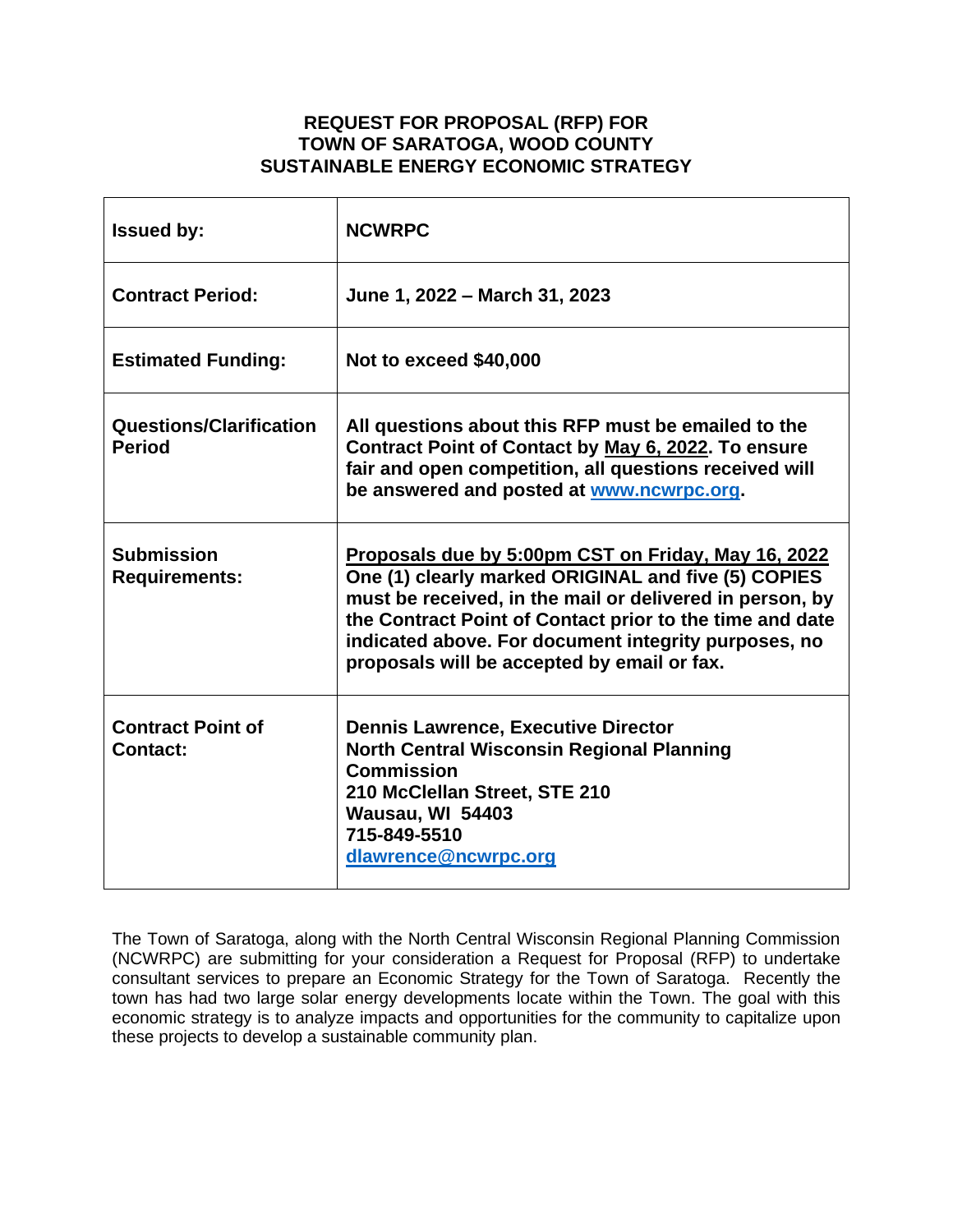The following are the terms, conditions and Scope of Work of this Request for Proposals. It is the consultant's responsibility to ensure the RFP is complete, timely and received by the NCWRPC as stated above. Any RFP submitted shall be binding for sixty (60) calendar days following the RFP opening date. Funding maximum budget for this proposal is \$40,000.

Proposals demonstrating the ability to perform all elements of the contract at lower costs will receive special consideration as noted in Section C. Elements of Proposal and Proposal Rating Criteria. The sources of the funding for this Study come from: the U.S. Department of Commerce – Economic Development Administration (EDA), and local match funds from the community.

The Town and NCWRPC reserve the right to accept the proposals in whole, or in part, and to reject any and all proposals and negotiate separately or solicit new proposals to better serve its interests without penalty. This Request for Proposals does not commit the Town and NCWRPC to award a contract nor to pay for costs incurred by successful or unsuccessful consultants in the preparation or presentation of their proposals. The NCWRPC will issue written notification of its selection decision to both the successful and unsuccessful consultants.

# **A. Background**

Over the last few years two major solar projects have located in the community. The Town needs to plan accordingly as well as to explore opportunities related to solar energy – such as supply chain opportunities, design and layout of concerns, and opportunities for future growth for development, land use and housing. An EDA grant was obtained to assist in this effort. The first phase, which is underway, is the preparation of issues and conditions report for the town. Those may provide some background information to the next phase – the Sustainable Energy Economic Strategy.

# **B. Scope of Work**

This project involves preparing a Sustainable Energy Economic Strategy over a six to nine month period.

1. Economic Assessment & Strategy

The Sustainable Energy Economic Strategy will focus on identifying specific goals, objectives, and strategies for the community in context with the solar developments. The strategy should explore opportunities related to specific focus areas including supply chain connections, existing development, and new business areas. Specifically, the Town wants to examine opportunities to expand or capitalize on the solar energy sector.

The Strategy is envisioned to promote the stabilization, retention and expansion of the economic base following the development of the solar projects. The community hopes to build off these to promote related development.

The consultant will prepare a Strategy that includes three basic sections:

- Evaluate the town's economic strengths and weaknesses
- Develop realistic goals and objectives that will guide economic development efforts
- Identify strategies for development, land use and housing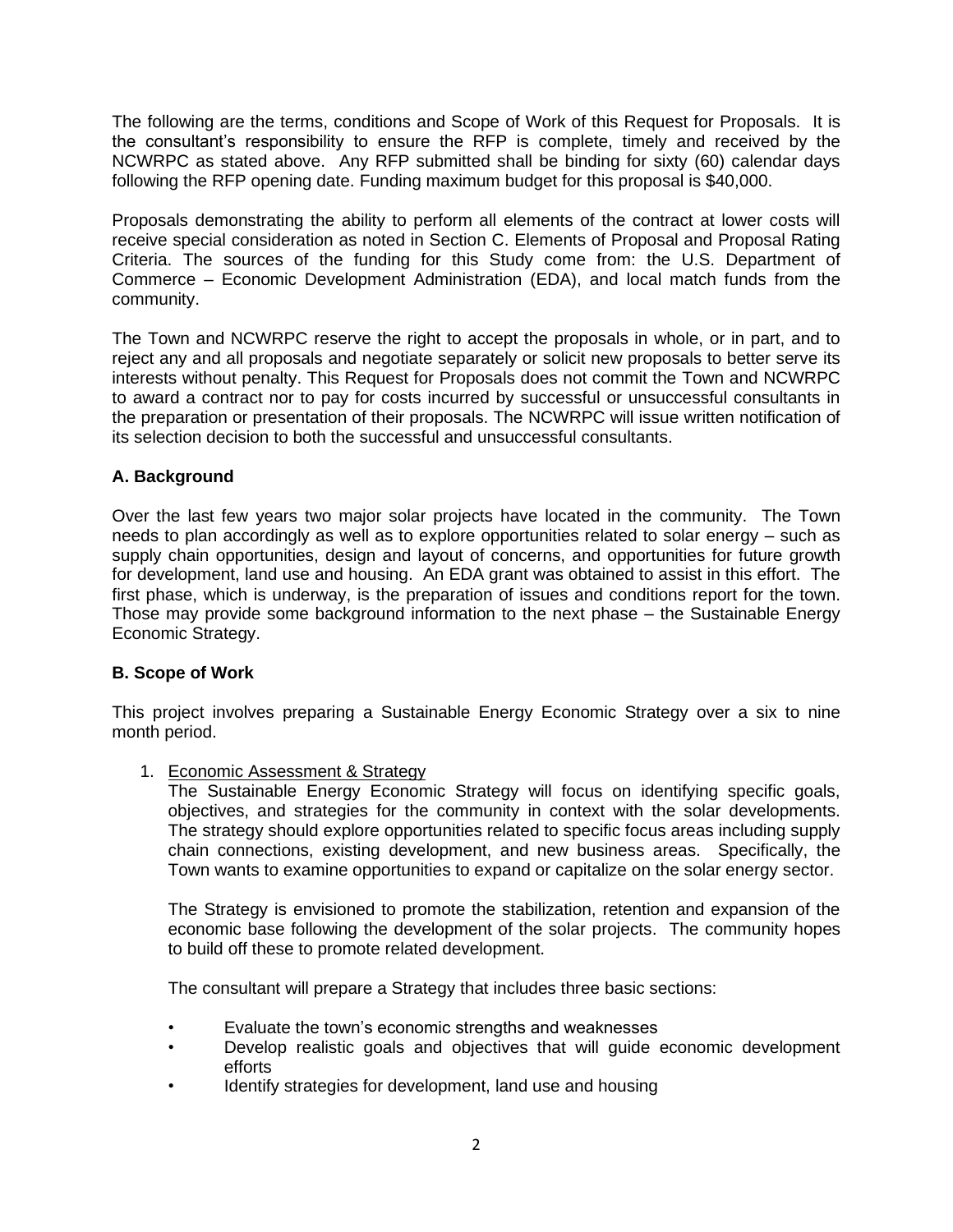a. Evaluate Strengths and Weaknesses

This section should describe the area's economy, highlight the most significant findings, and identify the community's place in the market and identify primary opportunities and challenges. There should also be some discussion of long-term solar impact and remediation of sites in the future. Any environmental or other concerns should be identified.

Through data collection and research conduct a community assessment and frame the key issues most affecting the community's economic growth. Data collection and research would consider such items as demographics, utilities, housing, natural resources, community facilities, transportation, and land use within Saratoga. Research will also include a review of existing community plans and current economic development efforts at the local, county, and regional levels. Identify feasible growth and development options, given the external environment and internal opportunities and constraints. Assessment of available land resources for various future developments should be discussed.

Stakeholder interviews should be included in the process to gather local and regional perspectives on current economic development efforts and community strengths and opportunities. Possible interview candidates include local business owners, property owners, local economic development facilitators, regional economic development or real estate representatives, and industry representatives associated with specific focus areas.

Local market conditions will be summarized and existing industry opportunities, supply chain connections, market demand gaps and potential economic opportunities within the area as well as in surrounding markets.

b. Develop Realistic Goals, Objectives, and Actions

The strategy will also include an action plan, which will create the blueprint for both short-terms and long-terms tasks (five and ten years) for the town to implement. The strategy will also include a detailed timeline for future initiatives, information on potential partners, and anticipated costs.

This section should develop goals and objectives based on the findings from the first section and make a connection to the newly developed comprehensive plans. Detailed actions steps would be provided to maximize or create opportunities or minimize threats to achieve economic goals. These actions should be prioritized and based on the best approach and overall return. There should be an identification of industry sectors, including solar energy, for business attraction based on information from the earlier section.

The Strategy should include the sequence of tasks necessary to achieve the goals and objectives. This includes defining action steps to implement the strategy – a step by step guide. Engage community stakeholders to inform and review the plans of action.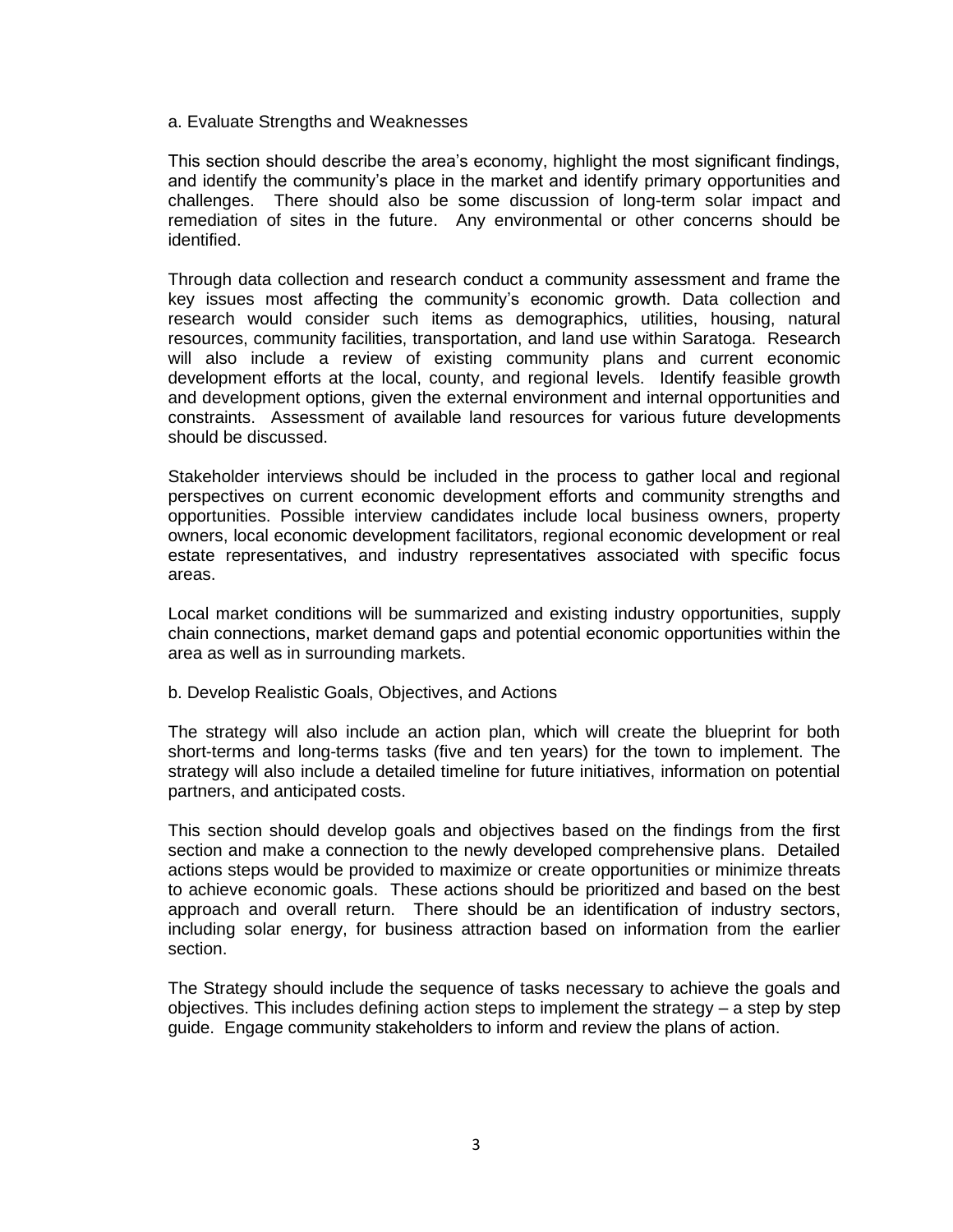c. Strategy

Prepare document and maps. Anticipated document would include background discussion, economic assessment, opportunities, strategy, graphics & maps, as well as goals, objectives and policies. A work plan would be desirable.

Deliverable: Provide the one digital copy of document that can be edited for future updates, one copy in PDF format; and 10 color paper copies of the final study.

2. Meetings.

A minimum of three in-person Stakeholder meetings need to occur during this process. Additional on-line/Zoom meeting updates, telephone calls, etc. are expected.

Deliverable: Consultant shall attend and participate in at least 3 local meetings coordinated by the Town to receive input from elected officials, stakeholders, and residents on needs, information sources, ideas, regional resources, networking capacity, and to answer questions and report on findings. Tentatively called Kick-Off, Strategy Development, and Presentation.

3. Progress Reports.

Provide written reports.

Deliverable: Monthly written progress updates to the Town and NCWRPC.

4. Invoices.

A total of three invoices will be submitted to the NCWRPC as the fiscal agent.

Deliverable: Detailed invoices must be submitted for services rendered. Reimbursement will be made based on services and costs outlined in invoices. All activities contained on the invoice for reimbursement must be allowable as per the scope of work outlined in this RFP. Unapproved activities will not be reimbursed.

# **C. Elements of Proposal and Proposal Rating Criteria (100 points possible)**

Proposal Cover Sheet: On a separate sheet that will serve as the cover of your proposal include the following:

- **"**Economic Strategy Proposal"
- Organization Name
- Organization Address
- Contact Person's Name
- Contact Person's Telephone Number
- Contact Person's E-Mail Address
- Cost of Services using the following cost categories:
	- o Personnel,
	- o Travel,
	- o Subcontracts, and
	- $\circ$  Supplies with a
	- o Total Cost listed on a not to exceed basis.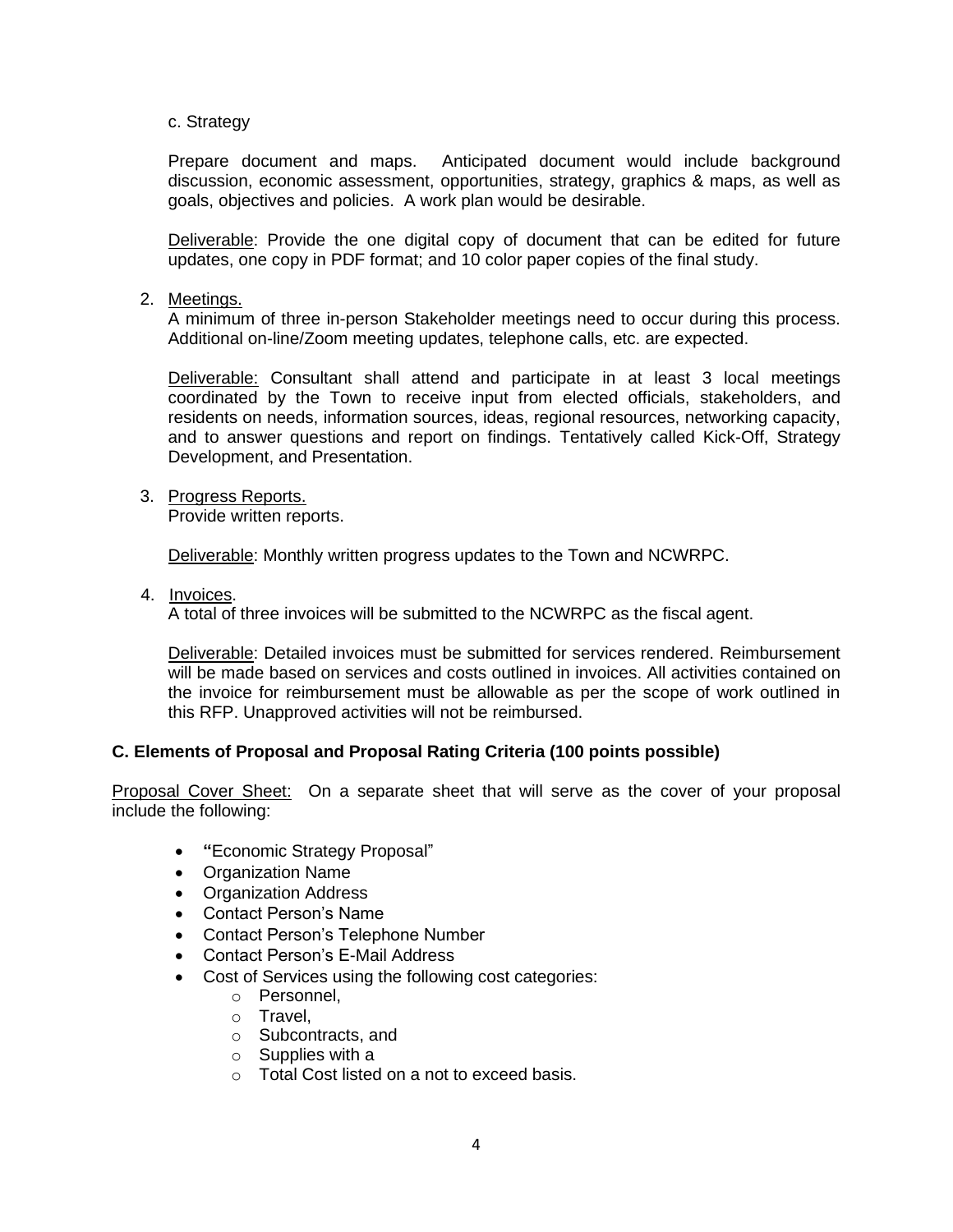## Proposal Format, to include (with point weighting):

## Statement of Qualifications: **15 points**

The consultant shall provide a description of their history, size, location, existing and staff longevity. The consultant shall also provide a description of their expertise in: economic development, business incubation, and workforce development activities. Points will be awarded based on firm's overall qualifications and ability to meet the timeline. Provide at least three references on similar projects that have been completed in the last 5 years by your organization.

## Proposed Approach to Complete the Study: **50 points**

Provide a summary of the approach and methodologies you plan to use to accomplish the Scope of Work and other RFP requirements. Points will be awarded based on the overall approach toward fulfilling the Economic Adjustment Strategy outlined in B.1 of this RFP. Points will also be awarded for additional ideas or approaches.

### Name and background of the individual(s) who would be assigned to the project: **20 points**

Identify specific personnel, their experience and qualifications that will be assigned to the project and the number of hours each will spend on the project. The list shall be organized to show personnel and time commitments in relation to the activities outlined in the Scope of Work, Other RFP Requirements and the Schedule of Deadlines above. Please provide resumes for all staff and identify the individual that will lead the project and serve as the main contact for the project. Points will be awarded based on the experience and familiarity of the staff assigned to this project.

## Timeline: **5 points**

Provide an overview of the timeline, including benchmarks and other critical dates. The Town anticipates a six-to-nine-month period from start to finish. Points will be awarded based on the reasonableness of timeline and record of completing similar projects within timeframe.

# Cost of Services: **10 points**

Provide a detailed breakdown of all costs. Use the following categories to itemize your Cost of Services: Personnel (including staff assigned, total hourly commitment of each staff and hourly billable rates), Travel, Subcontracts, and Supplies. PROVIDE A COST NOT TO EXCEED FIGURE FOR THIS REQUEST FOR PROPOSAL. Points will be awarded based on the reasonableness of itemized costs, including cost effectiveness of overall proposal. Proposals coming in under the maximum award will receive special consideration for cost effectiveness.

# **D. Submission of Proposals**

Deadline: Proposals shall be delivered by U.S. mail to the Contract Point of Contact on or before May 16<sup>th</sup>, 2022, at 5:00 p.m. CST. The Town/NCWRPC will not be liable for any costs incurred by the proposer in responding to this RFP or participating in the RFP process.

Submission of Proposal: One (1) clearly marked ORIGINAL and five (5) COPIES must be received, in the mail or delivered in person, to the Contract Point of Contact prior to the time and date indicated above.

For document integrity purposes, no proposals will be accepted by email or fax. Proposals must be on standard 8 1/2" X 11" paper, 11-font or larger, single spaced. Page limit for proposals is ten (10), not including the cover page, resumes of staff, and other related information. Proposals should be securely bound.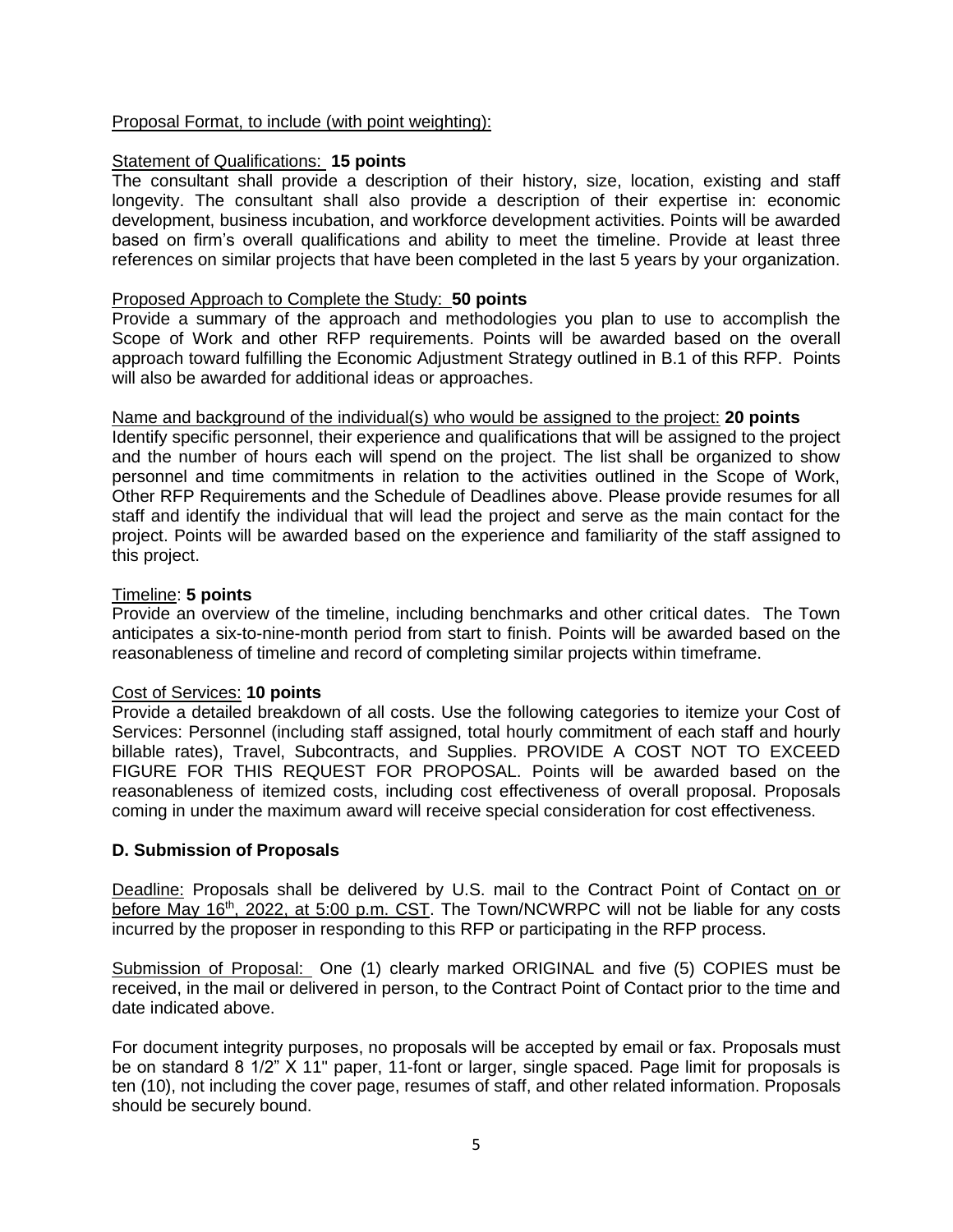Any proposals that are submitted after the deadline or that do not follow the instructions for submission will be deemed non-responsive and will not be considered.

## **E. Process to Select Consultant**

The consultant selection process will involve evaluation of consultant's responses to the elements of Proposal described above. Interviews will then be scheduled either in person or teleconference with the top three highest scoring proposers. Interviews will include separate scoring criteria which will be added to the proposal scores for a total.

If the Town/NCWRPC and selected consultant are unable to reach an agreement on the Scope of Work and other RFP requirements and/or compensation, the Town/NCWRPC will terminate discussions and begin negotiations with the next ranked proposer.

The Town/NCWRPC reserve the right to reject any or all proposals. The Town/NCWRPC reserve the right to accept the proposals in whole, or in part, and to reject any and all proposals and negotiate separately or solicit new proposals to better serve its interests without penalty.

This Request for Proposals does not commit the Town/NCWRPC to award a contract nor to pay for costs incurred by the successful or unsuccessful proposers in the preparation of their proposals. The NCWRPC will provide notification of the selection decision to both the successful and unsuccessful proposers.

## **F. Amendments, Addenda or Questions**

The Town/NCWRPC reserve the right to modify or issue amendments to this RFP. If questions result in the modification of this RFP, the written modifications will be posted. All questions about this RFP must be emailed to the Contract Point of Contact. To ensure fair and open competition, all questions specific to the RFP should be received by May  $6<sup>th</sup>$  and will be answered and posted at [www.ncwrpc.org](http://www.ncwrpc.org/) by May 10<sup>th</sup>. General questions for clarification or on process will be accepted until submission deadline.

### **G. Withdrawal of Proposals**

Proposals may be withdrawn at any time by notifying the Contract Point of Contact in writing.

### **H. Insurance**

If selected, the consultant shall provide appropriate levels of insurance coverage, see below.

### **I. Contract Time Period**

The term of the contract will be consistent with the Timeline below:

| 1. RFP issued:                                                       | April 20, 2022 |
|----------------------------------------------------------------------|----------------|
| 2. RFP deadline:                                                     | May 16, 2022   |
| 3. Contract awarded, and parties of unsuccessful proposals notified: | June 15, 2022  |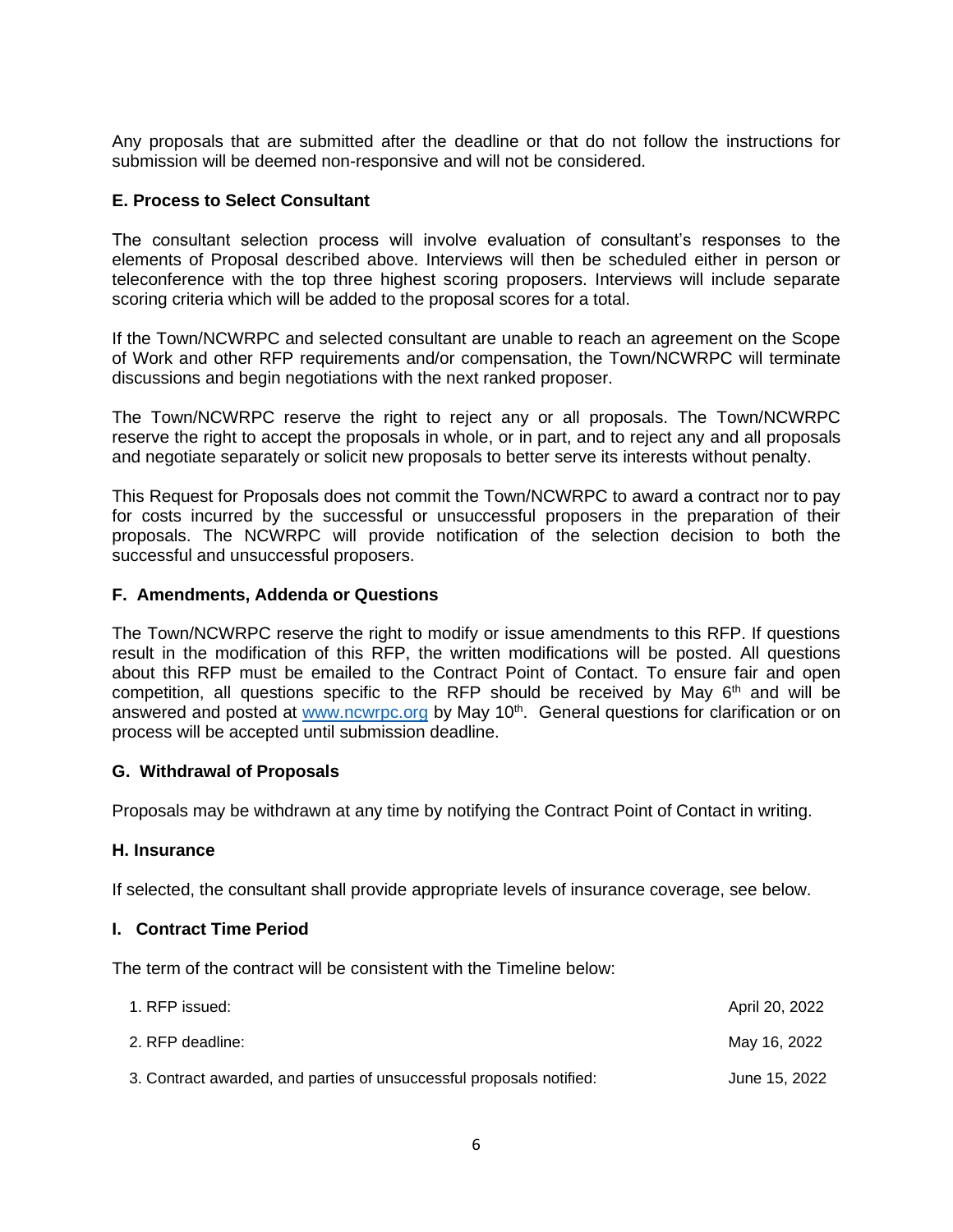4. Consultant collects and analyses data, conduct research and holds meetings.

| 5. Consultant submits draft of strategy to Town/NCWRPC: | Feb. 15, 2023  |
|---------------------------------------------------------|----------------|
| 6. Consultant presents final strategy to Town/NCWRPC:   | March 2023     |
| 7. Final Invoice submitted for reimbursement by:        | March 31, 2023 |

## **J. Professional Services Liability Insurance**

It is to be agreed that the Town/NCWRPC or the insurance they carry will not contribute to a loss by the consultant. The following levels of insurance are required to be in place to indemnify the consultant from any losses incurred by this project. If circumstances exist where coverage or liability amounts are not obtainable or practical the Town/NCWRPC may waive coverage and liability amounts. Claims-made form of coverage is not acceptable.

### Commercial General Liability

(1) \$1,000,000 each occurrence limit

(2) \$1,000,000 personal liability and advertising injury

(3) \$2,000,000 general aggregate

(4) \$2,000,000 products - completed operations aggregate

Insurance must include:

- (1) Premises and Operations Liability
- (2) Contractual Liability
- (3) Personal Injury

(4) The general aggregate must apply separately to this project location

### Business Automobile Coverage

\$500,000 combined single limit for Bodily Injury and Property Damage each accident Must cover liability for - "Any Auto" - including Owned, Non-Owned and Hired Automobile Liability.

### Workers Compensation and Employers Liability

Must carry coverage for required Statutory Workers Compensation and an Employers Liability limit of:

(1) \$100,000 Each Accident

(2) \$500,000 Disease Policy Limit

(3) \$100,000 Disease - Each Employee

### Additional Provisions

Acceptability of Insurers - Insurance is to be placed with insurers who have an AM Best rating of no less than B+ and a Financial Size Category of no less than Class VI, and who are authorized as an admitted insurance company in the state of Wisconsin.

Additional Insured Requirements – The Town of Saratoga and NCWRPC along with its agents, employees and authorized volunteers must be named as additional insureds on the General Liability and Business Automobile Liability coverage arising out of project work. This does not apply to Workers Compensation and Employers Liability.